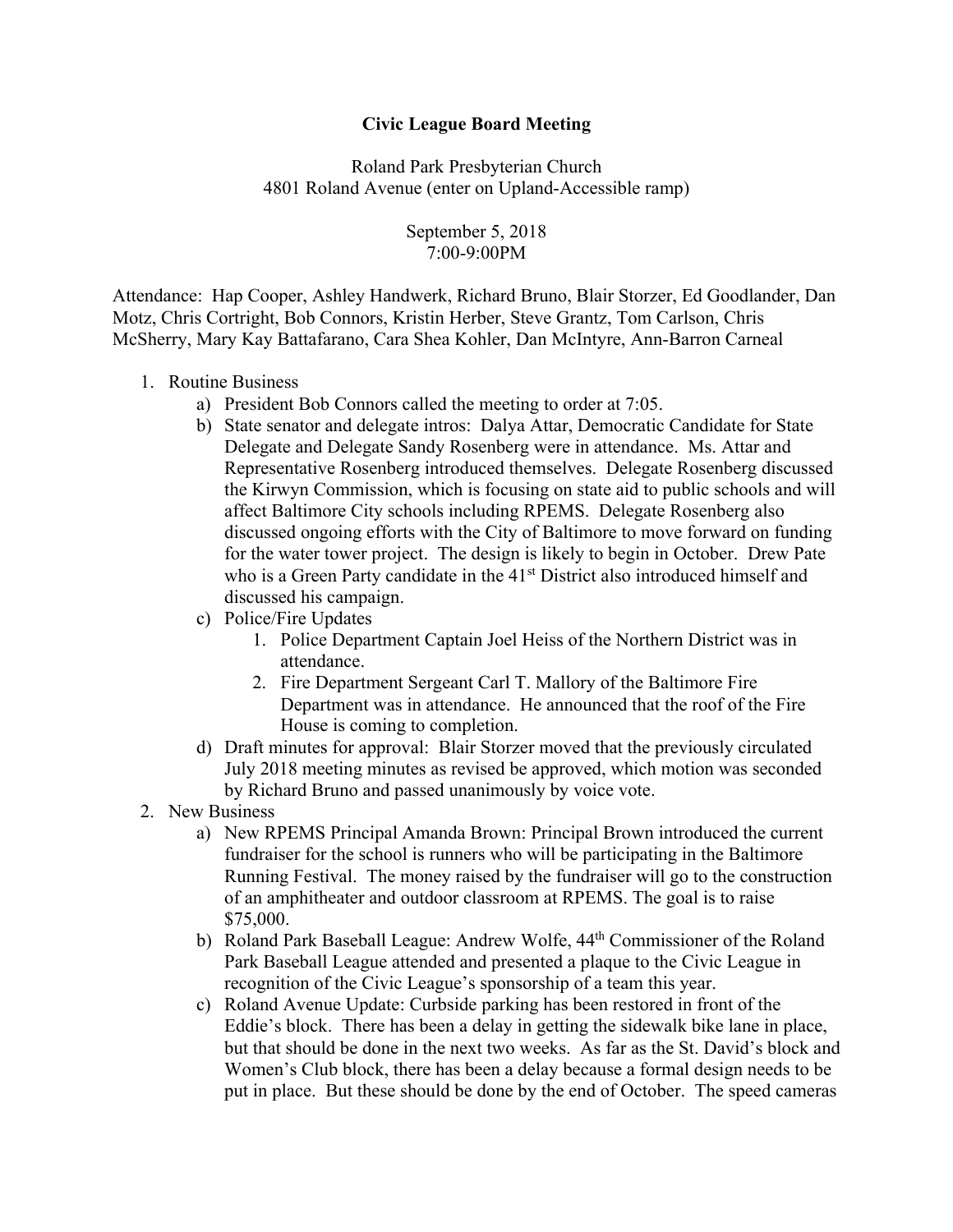have worked well in the Eddie's block. There is hope to obtain additional cameras near St. David's, but there is an open question at this time as to how many speed cameras may be located on one block. The next meeting with the Baltimore DOT (which is expected to include Jon Laria, Bob Connors and Michelle Pourciau) is next Friday, September 14<sup>th</sup>. The expectation is that Baltimore DOT will provide a list of third parties who are potential experts. They have committed to a traffic study and a circulation study.

- d) DPW update on repair work including Meadow Lane: Mohammed Rahman of the DPW Leader of the Project Team for water utilities attended and presented an update on the Wickford Avenue sewer project. After looking at the main line, DPW found that some of the pipes were crushed and would need to be replaced. An "urgent needs" contractor attended and replaced parts of two pipes that had been crushed. The third pipe is now being replaced and should be done by this Friday. The restoration in the lane behind Wickford is ongoing. The contractor who replaced the concrete with asphalt will return to the site and replace this with concrete.
	- 1. Councilwoman Mary Pat Clark was present to support residents and DPW in their efforts to improve communications and in regard to the Wickford Alley drainage problem. Plat 4 Representative Chris Cortright thanked Councilwoman Clark for her efforts to retain 5 police officers within the JHU Homewood and Charles Village areas in response to a City Council plan to move the officers elsewhere.
	- 2. There is also ongoing maintenance within Roland Park. Mr. Rahman also provided a list of the root control efforts that have been undertaken on Wickford. He also provided a map of planned sewer replacements and CIPP linings in Roland Park.
	- 3. The DPW's community liaison is: Germaine Bradshaw.
- e) Alonso's MOU update: There is a meeting scheduled for the  $10<sup>th</sup>$  to discuss the proposed changes to the MOU. The meeting will be attended by Chris McSherry, leaders from Evergreen and Keswick Associations, Binod Uprety and his attorney and will be for the purpose of hammering out the details of the MOU.
- f) 1st annual Octoberfest? Social Committee needs volunteers: There is the idea to do a Halloween event with a costume parade. Anyone interested should reach out to Aaron Parker or Ann-Barron Carneal.
- g) Strategic Communication proposal: There has been ongoing concern with communications on behalf of the Civic League to the outside world as well as within the community. There has been discussion about hiring an outside expert to provide training to the Civic League through a communications initiative. The total package for 4-6 months of training is \$7,500. There is hope that the local businesses and the Civic League as well as the Foundation would find a way to split the cost. There were questions as to what the purpose of this expert would be and discussion about the perceived need for this, especially regarding the Civic League President's need to respond to media inquires and a recent experience being misquoted. There was discussion that these kinds of expenditures should be budgeted for in advance.